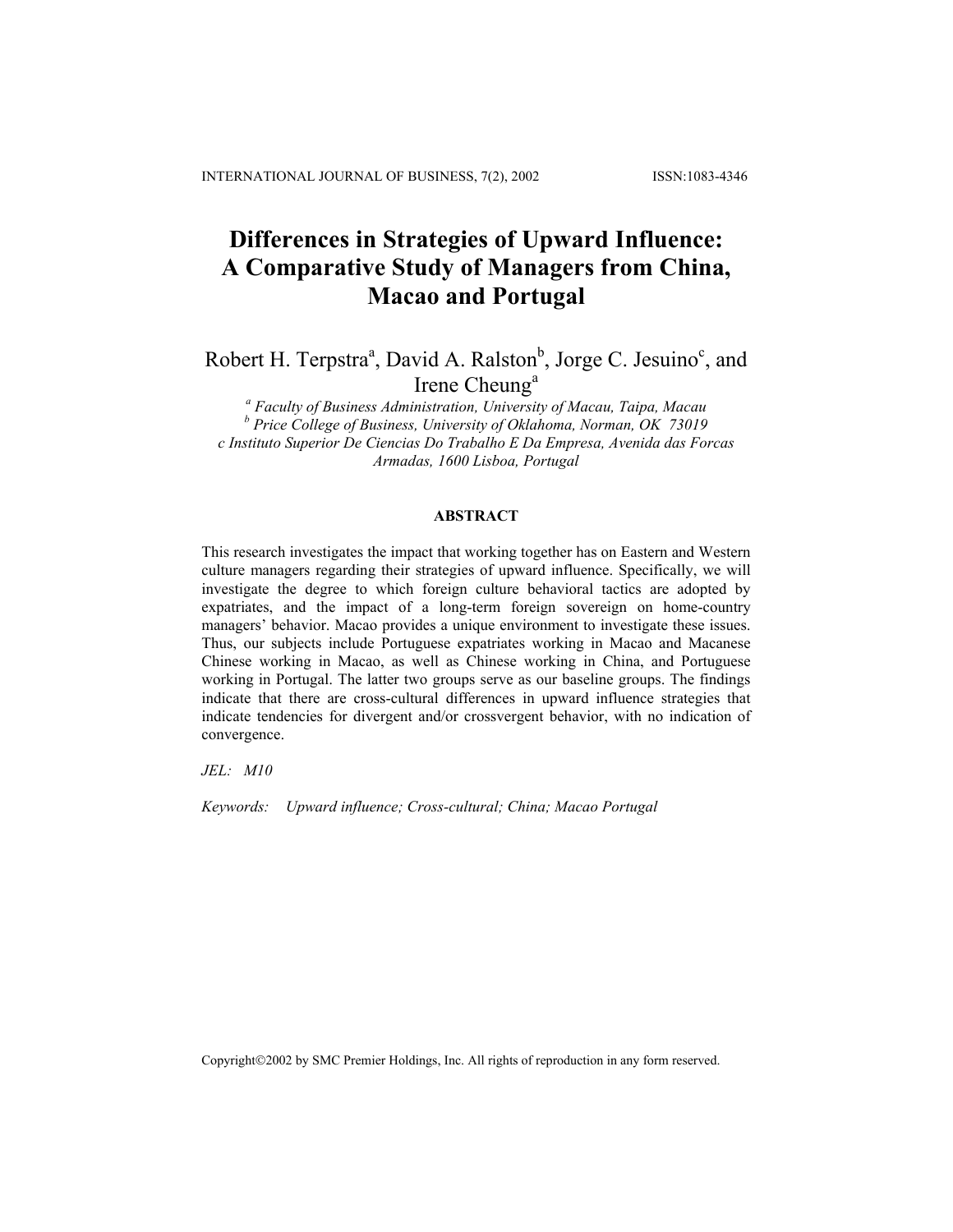#### **I. INTRODUCTION**

As borders become more and more seamless and transparent, business is becoming increasingly global. With this steady growth in the number of multinational corporations, the nature of business in today's global marketplace requires people of different nationalities and cultural backgrounds to work together. Management styles are clearly affected as traditional behavior and beliefs are challenged. Because value differences may result in misunderstandings and inaccurate perceptions when the work situation is culturally diverse, it is increasingly important to distinguish among the values held and the behaviors exhibited in various cultures (Kelly, Whatley and Worthley 1987; Ralston, Gustafson, Cheung and Terpstra 1993).

 An important area that until recently has received little attention is the effect of Eastern and Western values on the strategies and techniques used to gain influence in an organization (Smith and Peterson 1988, Ralston, Gustafson, Mainiero and Umstot 1993, Ralston, Terpstra, Cunniff and Gustafson 1995). These strategies, important as they may be to organizational effectiveness, gain additional significance for multinational corporations to the extent that acceptable influence strategies may differ significantly among cultures. How individuals attempt to gain influence over others is an important part of their behavior and crucial to their success in their organizations. Often the most critical challenge is to use influence behaviors with those in an organization who are in a superior position (Ansari and Kapoor 1987, Porter, Allen and Angle 1981). To be effective, managers must use influence strategies that are acceptable to their superiors. Those who use strategies that are incongruent with the culture of their superiors risk losing rather than gaining the influence they seek.

 One particular group of managers for whom the understanding of behavior patterns of individuals from different cultures is particularly acute is expatriate managers. To be effective in a foreign culture, expatriate managers must understand both the origin of their own behavior and the congruence of their behavior with that of individuals who are from the foreign culture (Black, Mendenhall & Oddou 1991). While the success or failure of expatriate managers is a complex issue, the degree to which their home-culture values dominate their behaviors is likely to be a factor of some importance. The other side of this issue is the degree to which the expatriate sovereigns significantly influenced the local Macanese managers. To fully explore this latter issue, we wanted to identify a work environment that consisted of expatriates who were primarily from one culture, where their culture has also had a long-term impact on the local economy.

 Our challenge was to find an environment (location) where the dominant expatriate culture has been stable over the past century. This allowed us to substantially remove the concern of expatriate cultural variance from our study. Macao, the Portuguese enclave until December 1999, provided us with a location that addressed this need for a culturally consistent expatriate sample, as well as for the Macanese, local Chinese sample. We will also compare our Macanese groups with their groups from their home-cultures: Mainland China and Portugal.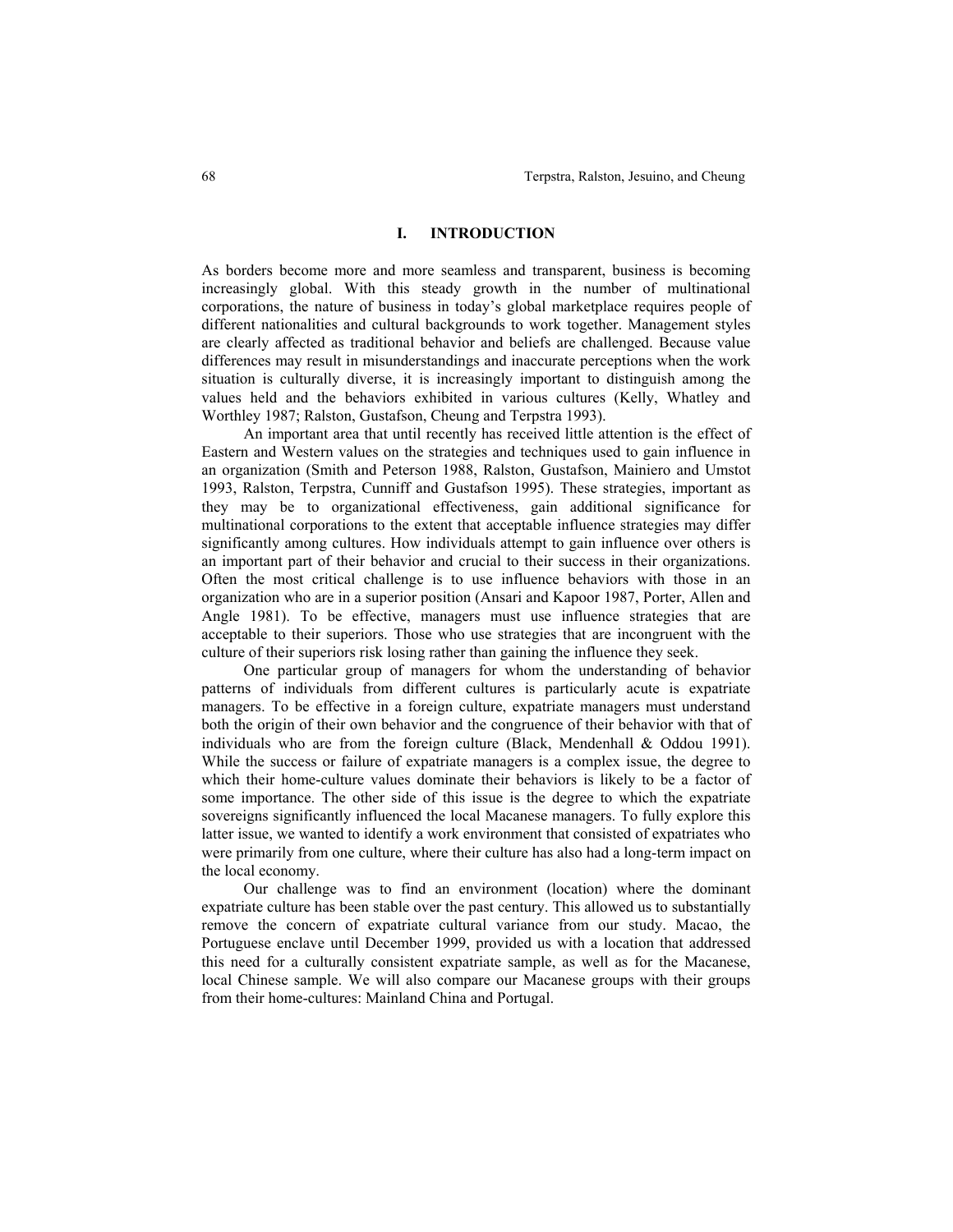Therefore, the objective of our study is to examine cross-cultural behavior by comparing the upward influence strategies used by managers in Portugal, China and Macao—both Portuguese expatriates and local Macanese Chinese. The two research questions that we pose are: Have Portuguese expatriates working five or more years in Macao modified their upward influence strategies to accommodate the cultural norms of the predominantly Chinese Macao businesses? And, have Macanese Chinese managers in Macao modified their upward influence strategies to reflect the norms of the Portuguese, their sovereign?

Macao, Portugal and China present interesting and useful contrasts in terms of both business environments and cultures (Zepp 1991). China's business environment reflects its current status as a country in transition. While markets are replacing state planning for determining production and pricing and the private enterprise sector is growing rapidly, remnants of central planning and collective ownership are still quite common. In contrast, Portugal and Macao have capitalistic systems that reflect Western business environments. Furthermore, Portugal's culture has been described as quite different from that of China. It is moderately collectivist with a low power distance and, like most Latin countries, places less value on solidarity and group harmony (Tixier 1994). Conflict among individuals is also tolerated (Tixier 1994). In comparison, China's culture is highly collectivist, a unique blend of socialism and Confucianism (Ralston, Gustafson, Cheung and Terpstra 1993). It has a high degree of respect for hierarchy and places the utmost importance on group harmony (Ralston, Stewart, Terpstra, Egri and Yu 1999).

The cultural norms of Macao are of special interest because of the unique position of Macao as the oldest, continuously operated international trading entre-pot of its kind in the world (Cremer 1991). According to historical accounts, the Emperor of China rewarded Portugal for its efforts in fighting off pirates in the area by allowing the settlement of Macao at the Pearl River Delta in 1587 (Kammerer 1944). It has been under Portuguese administration since then and remained so until December 20, 1999 when it became a Special Administrative Region [SAR] of China. Though its accomplishments are not as well known as those of the so-called "four dragons" of East Asia (Taiwan, South Korea, Singapore and Hong Kong), Macao's economy also represents a classic case of export-led growth. The residents today enjoy higher living standards, as measured by per capita GDP, than do residents of Taiwan and South Korea. Macao's population of around 450,000 is mostly Chinese but the influence of over 400 years of Portuguese administration has had an obvious impact on the enclave's laws and languages. Less obvious has been the influence of Christian missionaries who founded the Diocese of Macao in the  $16<sup>th</sup>$  century and bestowed the title of "Rome of the Far East" (Teixeira 1991). While the influence of the church has diminished significantly in the last two centuries, it has been suggested that it may have helped to make the Macao of today a society where different ideas are tolerant of one another (Baolin 1997).

Given Macao's history, it provides a useful setting to examine the extent to which Portuguese expatriates in Macao have influenced the local Macanese values and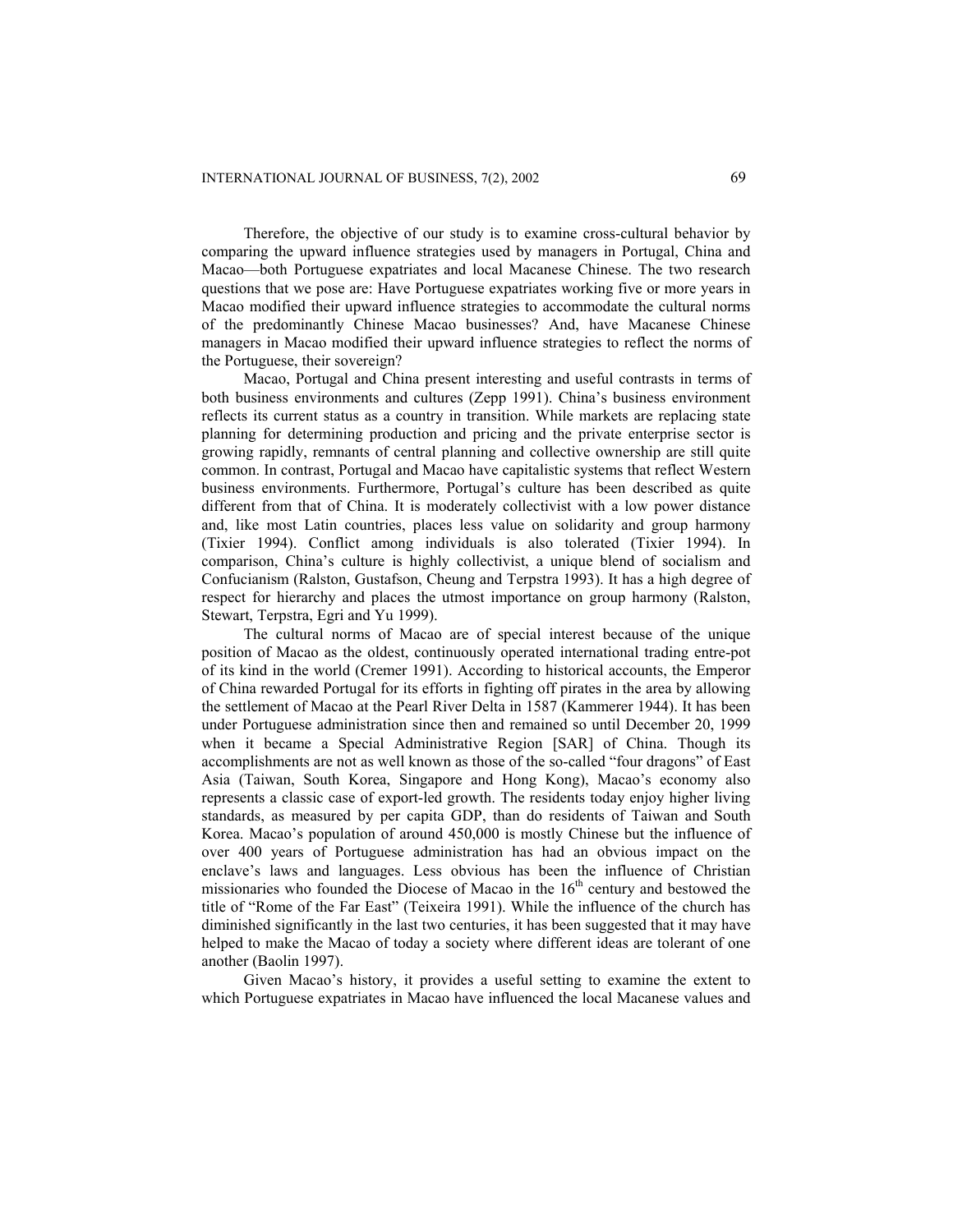behaviors over the past centuries, and the extent to which the local Macanese culture has influenced the present Portuguese expatriates.

## **II. THE UPWARD INFLUENCE LITERATURE**

The upward influence literature can be categorized according to its cultural context as Western, Eastern, or Cross-cultural. The preponderance of this research has been in the form of single-country, Western studies, with notably less from the Eastern cultures, or on cross-cultural comparisons.

## **A. Western Studies**

A number of studies have examined the type of influence strategies or tactics used by subordinates (Yukl and Tracey 1992, Giacalone and Rosenfeld 1991, Yukl and Falbe 1990, Chacko 1990, Schreisheim and Hinkin 1990, Kipnis and Schmidt 1988, Kipnis, Schmidt and Wilkinson 1980, Ralston 1985, Schilit and Locke 1982,). These studies, while not identifying a universally accepted list of influence tactics, do report a substantial degree of similarity of influence tactics. For example, Schilit and Locke (1982) identify the influence methods of rational persuasion, informal exchange, formal exchange, adherence to rules, upward appeal, manipulation, formation of coalitions, and assertiveness, while Yukl and Tracy (1992) identify rational persuasion, inspirational appeal, consultation, integration, exchange, personal appeal, coalition, legitimating, and pressure.

## **B. Eastern Studies**

In contrast to the research on upward influence strategies in Western cultures, there have been few studies that have examined such processes in the Eastern context. In one study, Lufty (1988) reported that the changing values of younger Japanese managers are resulting in increased employee pressure on companies to provide better opportunities for advancement and respect for employees' desires to have a fulfilling personal life. Another study on the upward influence strategies used in China identified, in descending order of popularity, the following strategies: rationality, coalition, assertiveness, upward appeal, exchange of benefits, ingratiation and blocking (Chow 1989).

#### **C. Cross-Cultural Studies**

Several studies have examined upward influence strategies in a cross-cultural context. Suzuki and Narapareddy's (1988) study of American and Japanese female executives found that the American subjects put more emphasis upon having a mentor and using the formal evaluation system as a means to attain influence than did their Japanese counterparts. Schermerhorn and Bond (1991) compared the upward influence tactics of American and Hong Kong subjects. Using a single scenario, they asked respondents to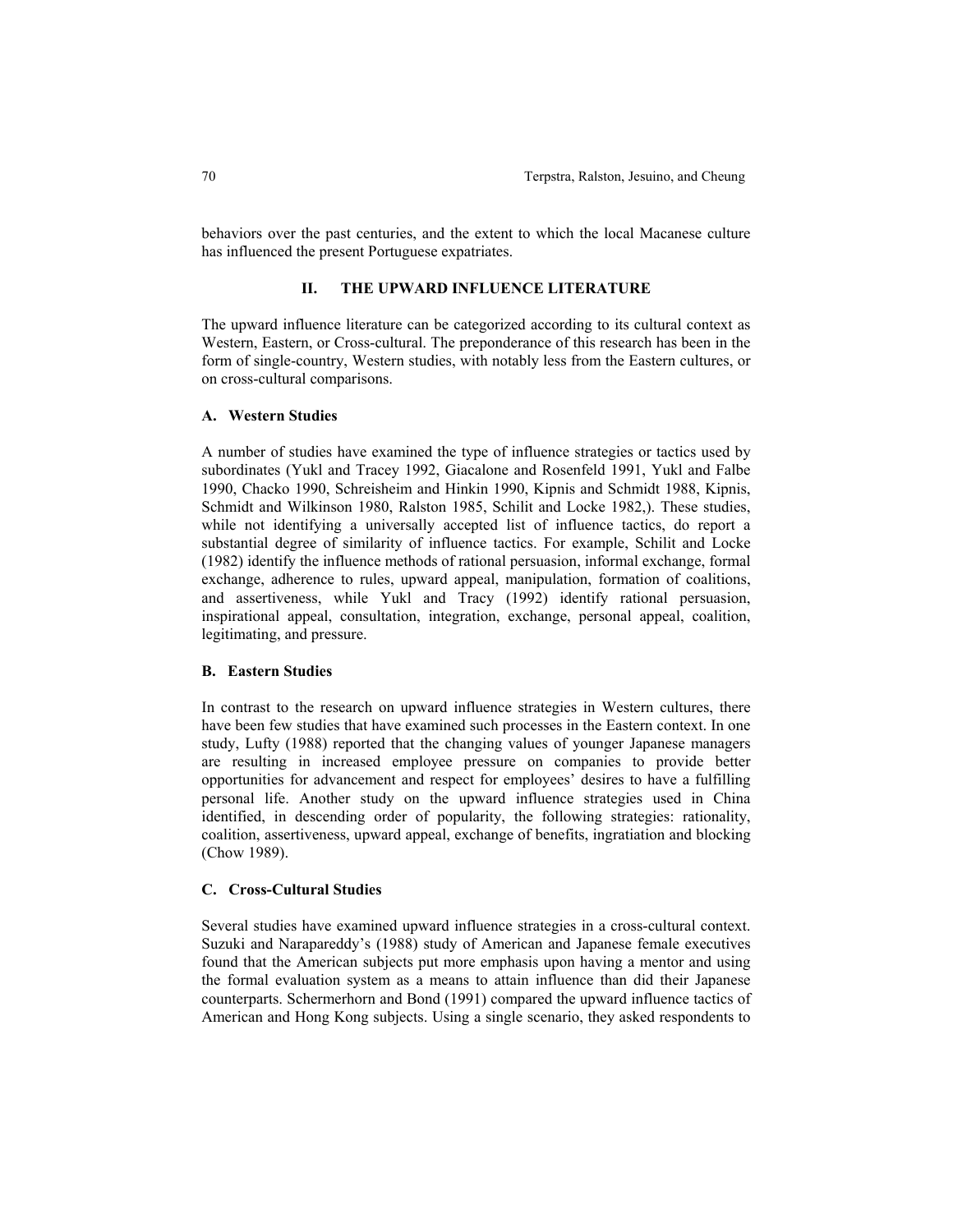rate their preference for each of the tactics identified by these researchers. The results showed that the American subjects were more likely to use ingratiation or rationality (i.e. facts) to influence their superiors than were the Hong Kong subjects, while the Hong Kong Chinese subjects were more likely to select assertiveness as an influence tactics.

Ralston, Giacalone and Terpstra (1994) compared American and Chinese manager's ethical perceptions of influence tactics. Using the Strategies of Upward Influence taxonomy, they found that, while both groups of managers had a similar order of preference for the various influence tactics (Good Soldier > Rational Persuasion > Image Management > Personal Networking > Information Control > Strong-arm Coercion), there were significant differences in the degree of acceptability for all but the Personal Networking tactics. Specifically, American managers perceived a higher acceptability for the tactics of Good Soldier, Rational Persuasion, and Impression Management. In contrast, the Hong Kong managers viewed Information Control and Strong-arm Coercion as more acceptable than did the American managers. With two exceptions, these findings were confirmed in a study that compared upward influence preferences of Americans working in the U.S., expatriate Americans working in Hong Kong, and Hong Kong Chinese working in Hong Kong (Ralston, Terpstra, Cunniff and Gustafson 1995). American managers preferred Personal Networking more than the Chinese managers did, and no significant difference in the preference for Impression Management was found. In addition, there were no significant differences in the preferences for influence tactics between the two American groups; however, most of the Americans in the expatriate group had had a relatively short tenure.

# **III. ESTIMATING A CHINA – PORTUGAL BASELINE**

As noted, this study was designed to investigate cross-cultural influences on upward influence strategies for two interrelated work relationships frequently faced by managers in the global workplace: one, the affect of a foreign work environment on an expatriate manager's perception of acceptable tactics; and two, the influence of the long-term presence of a foreign sovereignty on home-culture values. In the former case, we will look at the impact of the Macanese - predominately Chinese - culture on the Portuguese expatriates living and working in Macao. In the latter case we will examine the impact of the 450-year Portuguese rule in Macao on the behavior of the indigenous Chinese (Macanese) managers in Macao.

To be in a position to try to develop directional hypotheses for our two research questions, we really should have a China–Portugal baseline from which to work. However, we were not able to identify any influence research on either Portugal or Macao and, as noted, only very limited influence research on China. Therefore, we felt that it was imperative to approximate empirically a China–Portugal baseline from our own data before developing the hypotheses for our two research questions. Since the development of this baseline is best described as exploratory and since we will later use this China and Portugal data in the statistical tests of our two research questions, at this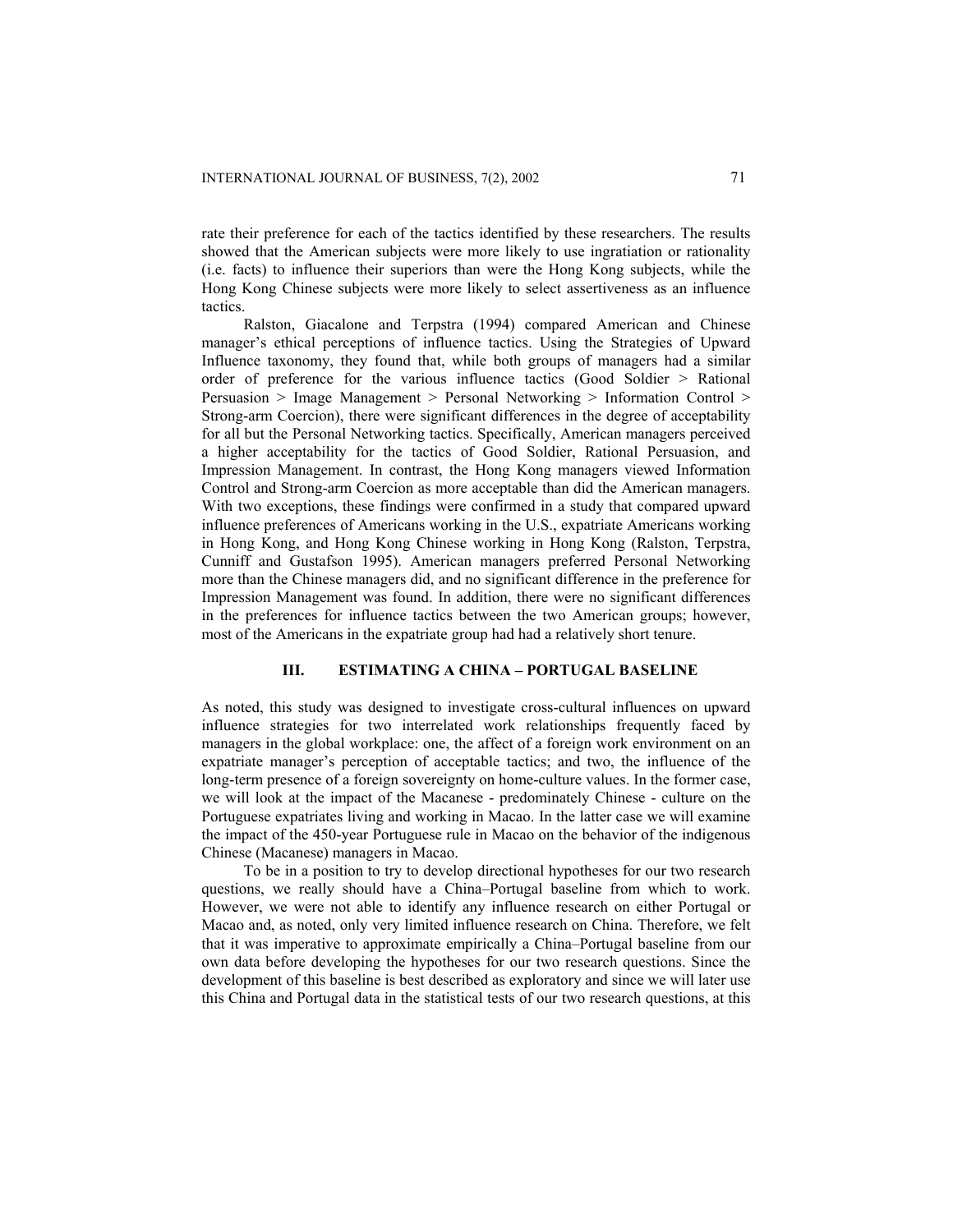stage, we will simply use the mean differences to define the baseline tactics preferences and subsequently to predict direction of the hypotheses.

 As will be shown in Table 2, the Portugal Portuguese scored higher than the Mainland Chinese on the tactics of *Good Soldier* and *Rational Persuasion*. Conversely, the Chinese scored higher than the Portuguese on the tactics of *Image Management*, *Personal Networking*, *Information Control*, and *Strong-Arm Coercion*. While not identical to the Ralston et al. (1994) findings for U.S. and Hong Kong managers, the East-West tactics preferences identified in both of these studies are similar, which suggests some degree of data validity. Therefore, at this point, we will propose that it is reasonable to assume that Portuguese have a preference for the two former tactics, while Mainland Chinese have a preference for the latter four tactics.

## **IV. TEST OF THE RESEARCH QUESTIONS**

Having identified a China–Portugal baseline of influence tactics preferences, we are better positioned to investigate our two research questions. We will explore these questions within the context of the convergence-divergence-crossvergence [CDC] framework. Thus, restating our first questions in this context, we might ask: do the influence behaviors of the Portuguese expatriate managers better reflect the values of their home culture, or the values of their present work environment, or as a third alternative, has some synergistic effect resulted in unique influence-style behaviors for these expatriate managers? That is, respectively, were the Portuguese expatriates exhibiting divergent, convergent or crossvergent influence behavior? We should note that the purist view of convergence states that change will flow only from the more technologically sophisticated society to the less technologically sophisticated society. From this pure perspective, convergence would not theoretically be a possibility for the Portuguese expatriates. However, we will remain open-minded and let the results from the data help us to understand the relational flows.

 In terms of our second question, we might ask: do the influence behaviors of the indigenous Macanese Chinese managers better reflect those of the ethnically similar managers in the Mainland, or the Portuguese who had ruled for over four centuries, or has some synergistic effect resulted in unique influence-style behaviors for these Macanese managers? That is, respectively, were the Macanese exhibiting divergent, convergent or crossvergent influence behavior? Ralston and colleagues (1993 1997 1999) have recently reported that crossvergence and divergence appear to be the most likely outcomes for cross-cultural behavioral comparisons, especially related to the Chinese culture.

 Therefore, based on their findings, as well as those from our China–Portugal comparison, we have developed the following hypotheses that are stated as divergent outcomes. Using this approach, we can simply state and analyze both questions simultaneously. Divergence argues that culture is the primary driving force behind our behavior. Thus, a divergence perspective would suggest that the two Portuguese groups will not be significantly different from one another and that the two Chinese culture groups will not be significantly different from one another, but that the Chinese and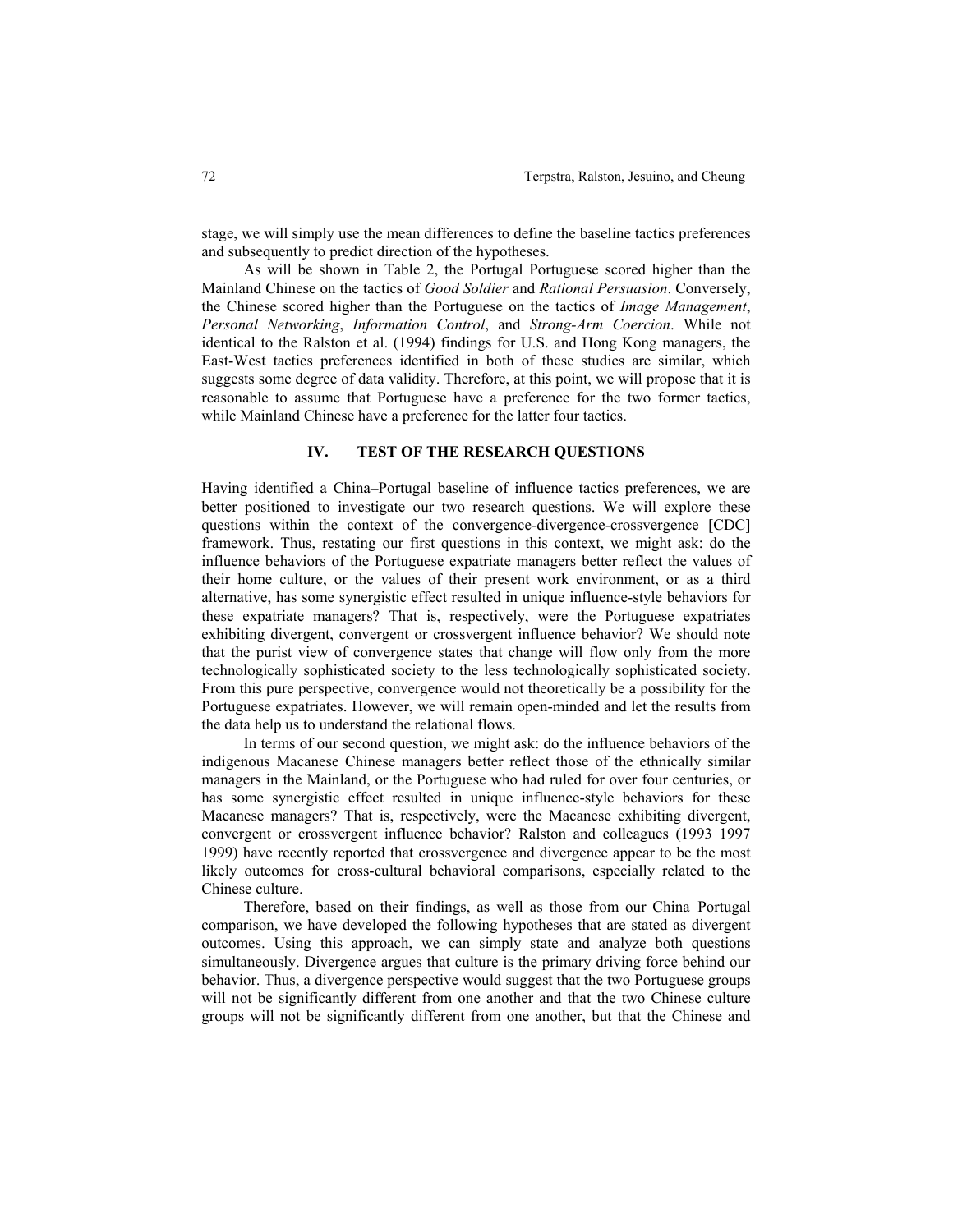Portuguese groups will be significantly different from one another. Conversely, convergence has argued that the less developed economy will moved substantially in the direction of the more developed culture following prolonged exposure. From the purist perspective, that implies that the Portuguese expatriate managers will be not significantly different from their counterparts in Portugal and that the local Macanese Chinese will be not significantly different from the two Portuguese groups, while all three of these groups will be significantly different from the Mainland Chinese group. Crossvergence is potentially the most difficult possibility to fully describe. Crossvergence could be, in its most simple form, the Mainland Chinese and Portugal Portuguese being significantly different and the polar extremes and the two Macao groups (Macanese and Expatriates) being not significantly different and holding views that were somewhere between the polar extremes of Portugal and China. However, as discussed in Ralston et al. (1997), there may be unique synergistic outcome from crossvergence that can result in behaviors occurring beyond the polar points of the baseline. In sum, we will hypothesize divergence in this exploratory study for the sake of the parsimony and because divergence has received more support in the literature than has convergence.

- *Hypothesis 1: on the Good Soldier dimension, Portuguese (Portugal and Expatriate) managers will score significantly higher than Chinese (Mainland and Macanese) managers.*
- *Hypothesis 2: on the Rational Persuasion dimension, Portuguese (Portugal and Expatriate) managers will score significantly higher than Chinese (Mainland and Macanese) managers.*
- *Hypothesis 3: on the Image Management dimension, Chinese (Mainland and Macanese) managers will score significantly higher than Portuguese (Portugal and Expatriate) managers.*
- *Hypothesis 4: on the Personal Networking dimension, Chinese (Mainland and Macanese) managers will score significantly higher than Portuguese (Portugal and Expatriate) managers.*
- *Hypothesis 5: on the Information Control dimension, Chinese (Mainland and Macanese) managers will score significantly higher than Portuguese (Portugal and Expatriate) managers.*
- *Hypothesis 6*: *on the Strong-Arm Coercion dimension, Chinese (Mainland and Macanese) managers will score significantly higher than Portuguese (Portugal and Expatriate) managers.*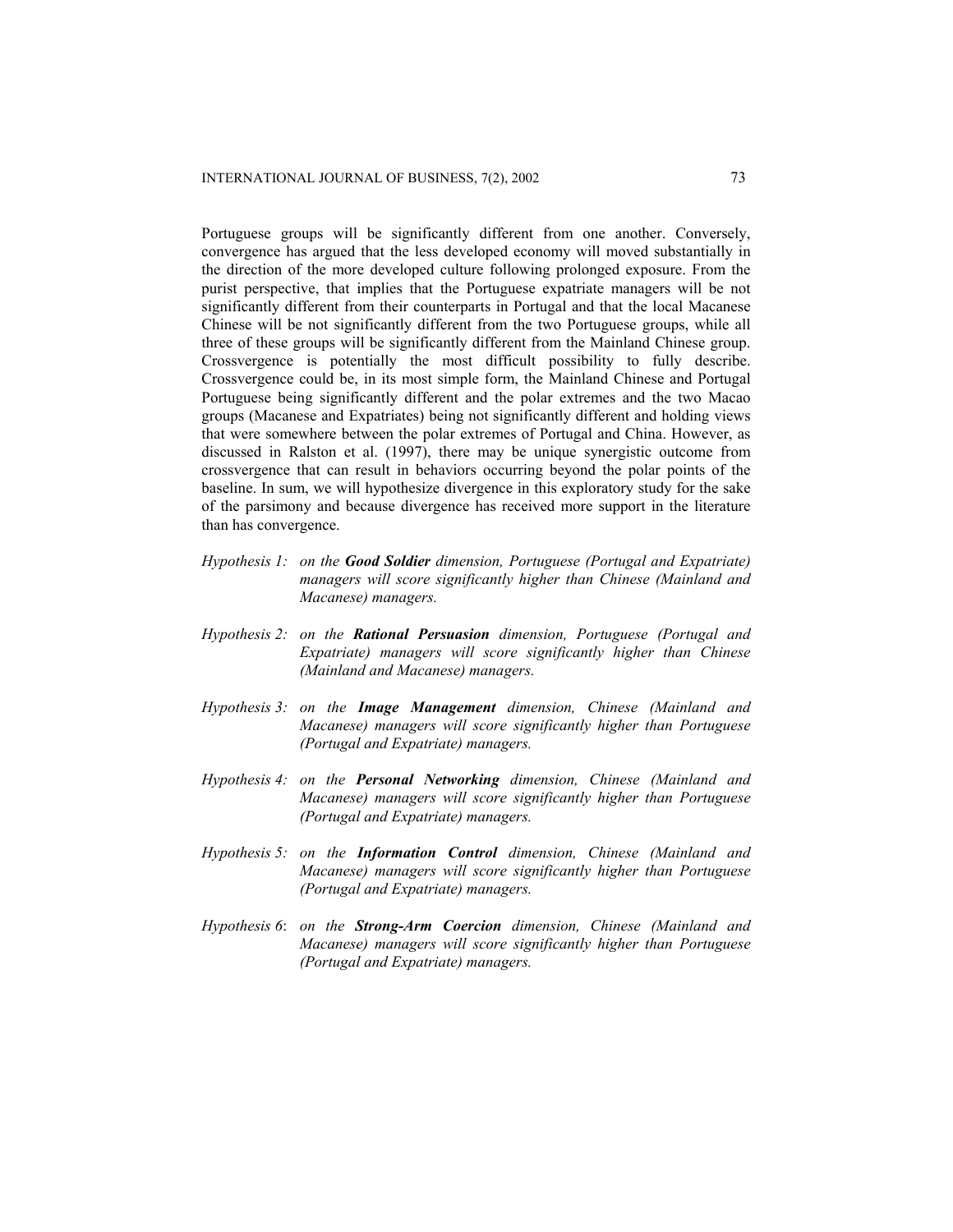## **A. Method**

#### **1. Description of Subjects**

The sample (n=412) consisted of four groups: Mainland Chinese (n=132), Macanese Chinese (n=125), Portuguese expatriates working in Macao (n=55) and Portuguese living in Portugal (n=101). As can be seen in Table 1, the demographics of our group samples are reasonably similar. However, there were sufficient differences that we felt it was prudent to include relevant demographic variables as covariates in our analyses to control for any possible differences in the composition of the groups.

 The Chinese data were collected in Guangzhou. Letters introducing the survey were sent to a wide variety of companies and government departments, requesting the highest ranked person or department directors to help us conduct the survey within their organization. The person who was designated to assist with the survey was then contacted and provided with questionnaires. Completed questionnaires were returned by mail directly to the local researchers. Of the 250 surveys distributed, 132 were returned for a response rate of 53%.

 The Macao data was collected by sending letters introducing the survey to a wide variety of companies and government departments in Macao, requesting the CEOs or department directors to help us conduct the survey within their organization. The person who was placed in charge of the survey was then contacted and provided with questionnaires. Completed questionnaires were returned by mail directly to the local researchers. A total of 600 surveys were distributed. Of these, 180 usable responses were received, 125 identified as Macao Chinese and 55 identified as Portuguese expatriates, for a response rate of 30%.

 The Portugal data were collected from full-time managers and professionals. MBA students collected the data in Lisbon, Coimbra and Vizeu. The questionnaires were distributed to firms where the students were employed. Responses were returned directly to the local researcher. Additionally, to ensure the cultural representativeness, subjects were removed if Portugal was not their place of birth.

#### **2. Survey Instrument**

The subjects' views on influence tactics were assessed using the Strategies of Upward Influence [SUI] instrument. The SUI consists of 38 short scenario items that are measured on an 8-point Likert scale. To ascertain attitudes towards influence tactics, subjects were asked to evaluate co-worker acceptability of the 38 items of the instrument (see Appendix). The value *8* indicated that an item was extremely acceptable for co-workers to use as a means of influencing a superior, while the value *1* indicated that an item was extremely unacceptable. These 38 items are then used to develop the six dimensions of the Job Tactics Taxonomy: Good Soldier, Rational Persuasion, Image Management, Personal Networking, Information Control, and Strong-Arm Coercion.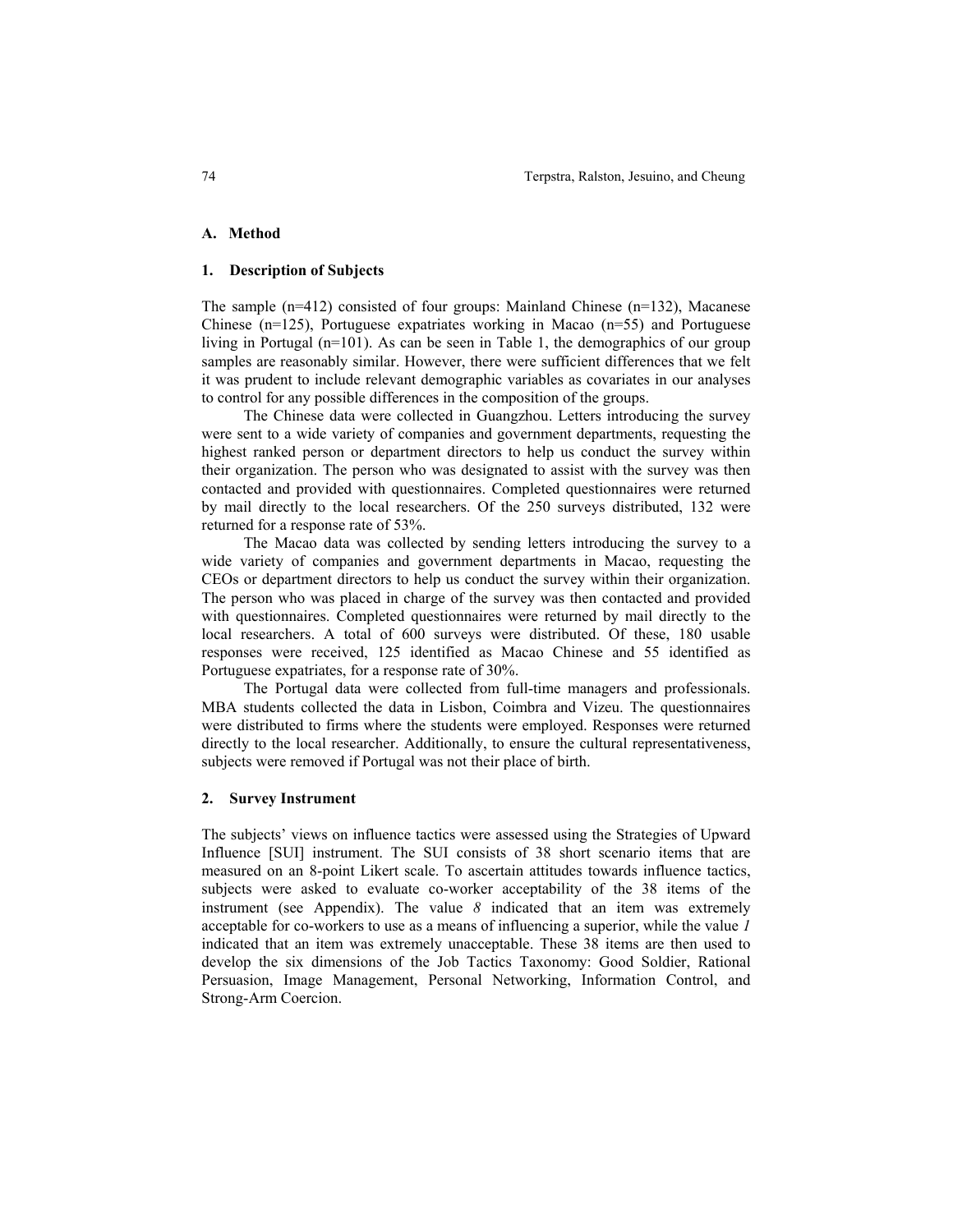|                        |                         | Portuguese<br>[Portugal]<br>$(n=101)$ | Expatriate<br>Portuguese<br>[Macao]<br>$(n=55)$ | Macanese<br>Chinese<br>[Macao]<br>$(n=125)$ | Mainland<br>Chinese<br>[China]<br>$(n=132)$ |  |  |
|------------------------|-------------------------|---------------------------------------|-------------------------------------------------|---------------------------------------------|---------------------------------------------|--|--|
| AGE                    |                         |                                       |                                                 |                                             |                                             |  |  |
|                        | Mean years              | 34.6                                  | 38.9                                            | 36.3                                        | 35.9                                        |  |  |
|                        | (Std. De.)              | (9.01)                                | (8.76)                                          | (8.80)                                      | (9.93)                                      |  |  |
| <b>GENDER</b>          |                         |                                       |                                                 |                                             |                                             |  |  |
|                        | % Male                  | 100%                                  | 67.3%                                           | 59.2%                                       | 61.5%                                       |  |  |
|                        | <b>YEARS WORKED</b>     |                                       |                                                 |                                             |                                             |  |  |
|                        | Mean Years              | 11.7                                  | 13.4                                            | 13.9                                        | 14.7                                        |  |  |
|                        | (Std. De.)              | (9.79)                                | (9.67)                                          | (9.05)                                      | (10.6)                                      |  |  |
|                        | <b>CURRENT POSITION</b> |                                       |                                                 |                                             |                                             |  |  |
|                        | Non-Supervisory         | 72.8%                                 | 37.7%                                           | 14.2%                                       | 10.8%                                       |  |  |
|                        | First-level             | 6.4                                   | 7.5                                             | 35.4                                        | 36.2                                        |  |  |
|                        | Manager                 |                                       |                                                 |                                             |                                             |  |  |
|                        | Middle-level<br>Manager | 17.7                                  | 37.7                                            | 31.9                                        | 40.8                                        |  |  |
|                        | Upper-level             | 3.1                                   | 17.1                                            | 18.5                                        | 12.3                                        |  |  |
|                        | Manager                 |                                       |                                                 |                                             |                                             |  |  |
| <b>SIZE OF COMPANY</b> |                         |                                       |                                                 |                                             |                                             |  |  |
|                        | $< 100$ employees       | 17.2%                                 | 36.5%                                           | 11.3%                                       | 47.7%                                       |  |  |
|                        | 100-1000<br>employees   | 13.3                                  | 57.7                                            | 75.8                                        | 33.3                                        |  |  |
|                        | $> 1000$ employees      | 69.5                                  | 5.8                                             | 12.9                                        | 18.9                                        |  |  |
|                        |                         |                                       |                                                 |                                             |                                             |  |  |

**Table 1** Demographic data for the four groups of managers (n=412)

# **3. Procedure**

An English language version of the questionnaire was translated and back-translated into both Portuguese and Chinese. The translator, back-translator and a third person fluent in the languages reconciled differences between the translation and the back-translation. The Macanese subjects were given a choice of responding in either Portuguese or Chinese. Their choice of response language, in conjunction the respondents' birthplace and parents' birthplace assisted us in determining which of our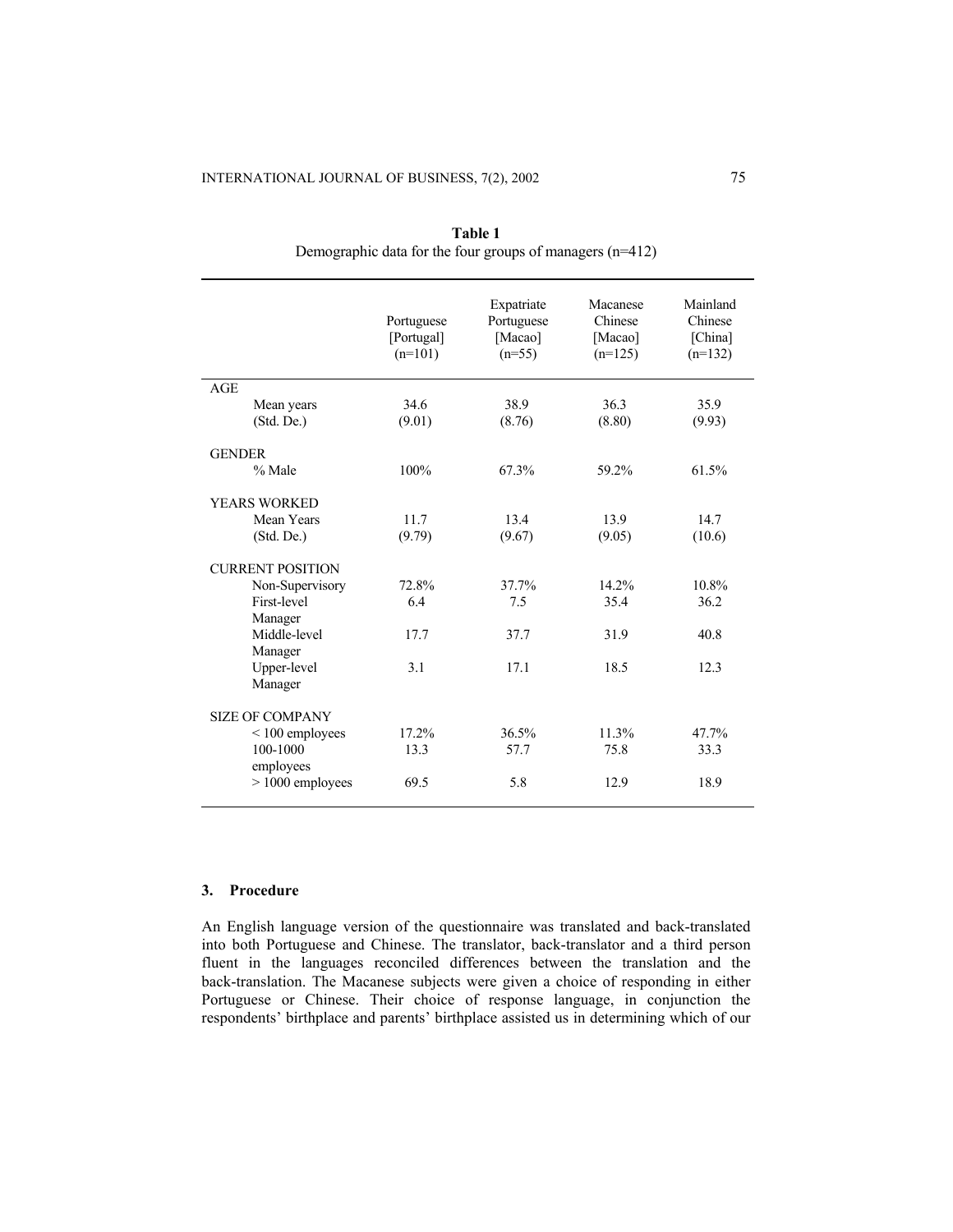Macao subjects qualified for the two categories: Portuguese expatriates and Macanese. Only those respondents who were born in Macao were included in the Macanese sample and only those respondents who were born in Portugal, had at least one ancestor born in Portugal, and had worked in Macao for at least five years were included in the Portuguese expatriate sample.

## **4. Design and Analysis**

We utilized a three-step procedure that incorporated both of the research questions into a single set of analyses. The first step of the analysis was to perform a one-way multivariate analyses of covariance [MANCOVA] with the six Job Tactics dimensions as the dependent measures, the Portugal, China and two Macao sample (expatriate Portuguese managers and Macanese Chinese managers) as the four independent measures, and the demographic factors (age, gender, position in the organization, number of years worked, and company size) as covariates. If this MANCOVA was significant, the second step was to run univariate analyses of covariance [ANCOVAs] for the SUI dimensions using as covariates only the demographics that were found to be significant in the MANCOVA. Likewise, if no covariate made a significant contribution the univariate analyses would be run as ANOVAs. For the univariate analyses found to be significant, the third and final step was to run Duncan multiple comparison tests to identify where the significant differences among the managers from the four subject groups occurred.

## **B. Results**

#### **1. Internal consistency of the SUI**

The Cronbach's alpha measure of internal consistency was used to assess the validity of the six dimensions in each of the four group used as our independent measure. In each of the 24 tests—six dimensions for each of the four groups—the Cronbach alpha exceeded .62, a reasonable level in cross-cultural analyses.

## **2. Test of the hypotheses**

The findings for the MANCOVA indicated that there was a significant Wilks' lambda effect ( $\lambda$ =.353, df=3, 5, 411, p<.001) that explains approximately 65% of the variance, with gender and position being significant as covariates. Since this effect was significant, univariate ANCOVAs, using gender and position as covariates, were calculated to determine the significance level of each of the six Job Tactics dimensions of the SUI. As shown in Table 2, no significant differences were found for Good Soldier or Rational Persuasion. The other four tactics were significantly different at the .05 level or greater. The means, standard deviations, and F-test results of these ANCOVAs are reported in Table 2. The Duncan multiple comparison tests run for each of the four significant Job Tactics dimensions indicated significant differences for all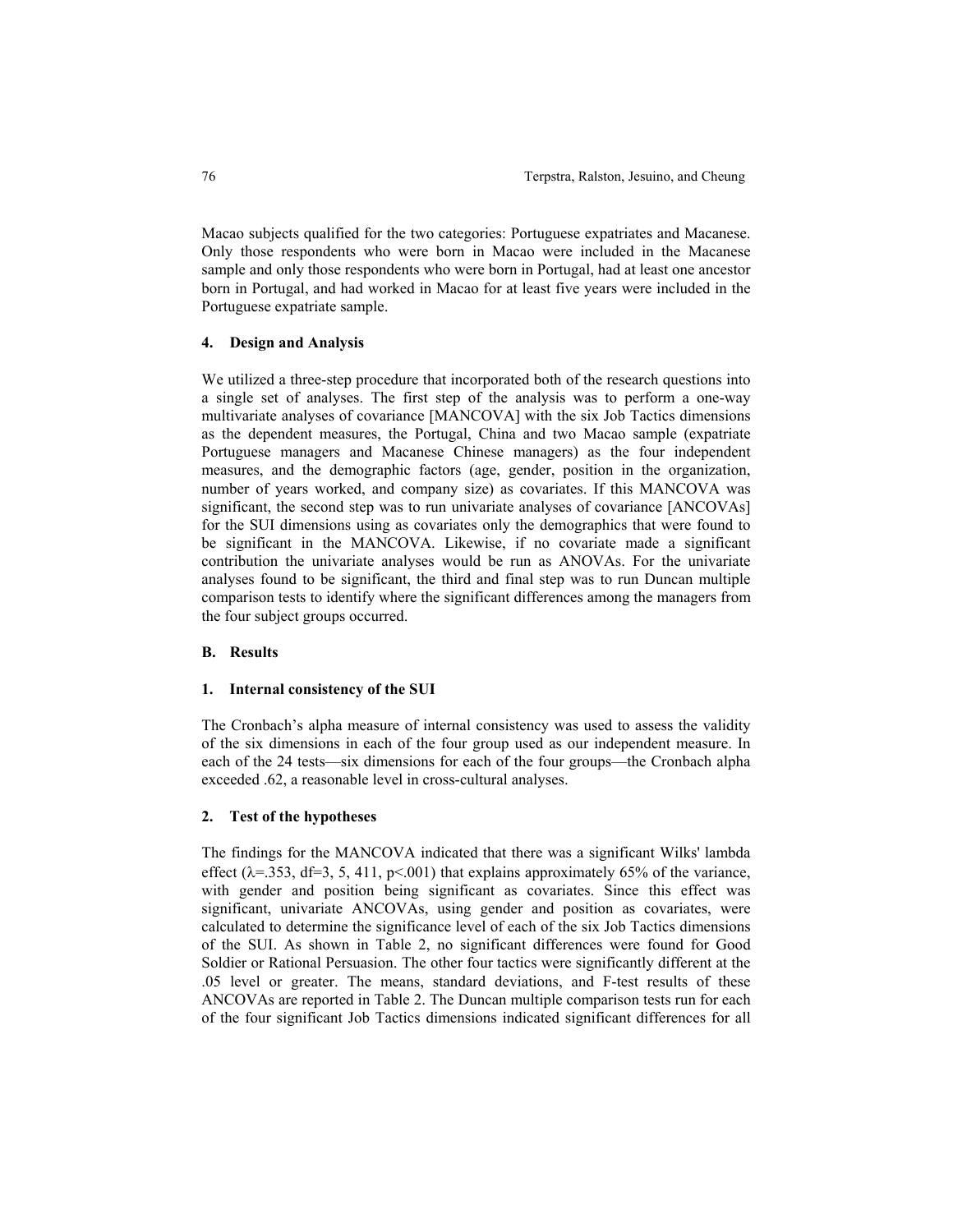dimensions, as reported in Table 3. The specific findings for the Duncan tests are elaborated upon in the subsequent Discussion section.

| Dimensions                 | Group           | Mean | <b>SD</b> | F         |
|----------------------------|-----------------|------|-----------|-----------|
| Good Soldier               | Expatriates     | 6.72 | 1.14      |           |
|                            | Macanese        | 6.63 | 0.75      | 2.15      |
|                            | Portuguese      | 6.61 | 0.91      |           |
|                            | Chinese         | 6.58 | 0.79      |           |
| Rational Persuasion        | Chinese         | 6.72 | 0.92      |           |
|                            | Portuguese      | 6.53 | 0.88      | 1.87      |
|                            | Macanese        | 6.43 | 0.94      |           |
|                            | Expatriates     | 6.30 | 1.06      |           |
| Image Management           | Macanese        | 4.86 | 0.88      |           |
|                            | Chinese         | 4.77 | 1.19      | $3.48**$  |
|                            | Expatriates     | 4.53 | 0.90      |           |
|                            | Portuguese      | 4.46 | 1.03      |           |
| Personal Networking        | Chinese         | 5.22 | 0.87      |           |
|                            | Macanese        | 4.92 | 0.97      | $2.42*$   |
|                            | Portuguese      | 4.82 | 0.83      |           |
|                            | Expatriates     | 4.81 | 1.01      |           |
| <b>Information Control</b> | Chinese         | 2.75 | 1.18      |           |
|                            | Macanese        | 2.73 | 1.08      | $4.20***$ |
|                            | Portuguese      | 2.34 | 0.83      |           |
|                            | Expatriates     | 2.24 | 1.24      |           |
| <b>Strong-Arm Coercion</b> | Chinese         | 1.77 | 0.87      |           |
|                            | Expatriates     | 1.70 | 1.20      | $2.24*$   |
|                            | Macanese        | 1.64 | 0.95      |           |
|                            | Portuguese 1.49 | 0.59 |           |           |

| Table 2                                                            |
|--------------------------------------------------------------------|
| Means, standard deviations, and f-test results                     |
| for the four groups of the study on the six job tactics dimensions |

\* p < .05, \*\* p < .01, \*\*\* p < .001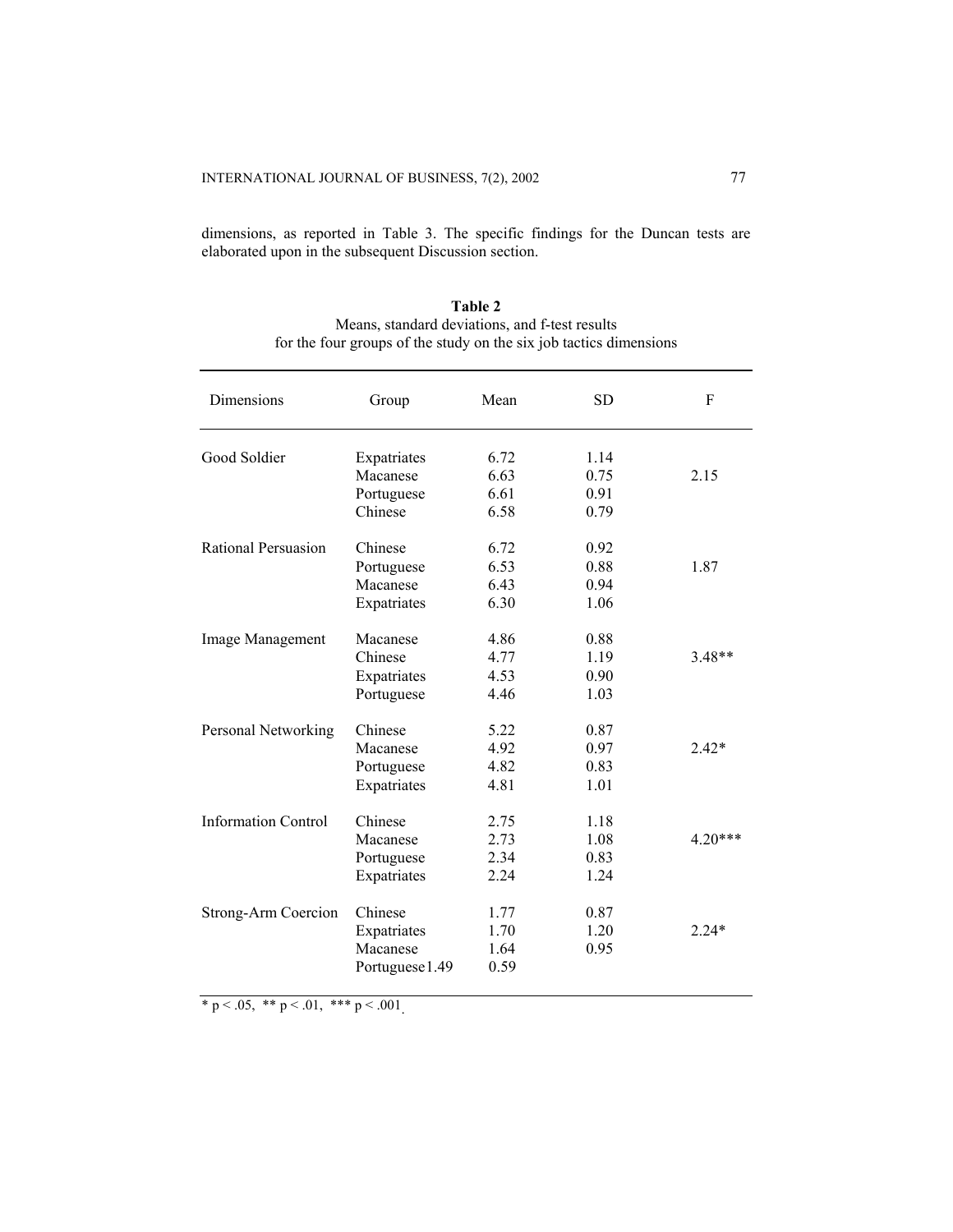| Table 3                                                                                |  |  |  |  |
|----------------------------------------------------------------------------------------|--|--|--|--|
| Duncan multiple comparison results for the four groups of the study on the job tactics |  |  |  |  |
| dimensions found to be significant with the analysis of variance tests                 |  |  |  |  |

| Dimensions                 | Mean                         | Groups                                                                                                                         |
|----------------------------|------------------------------|--------------------------------------------------------------------------------------------------------------------------------|
| Image Management           | 4.46<br>4.53<br>4.77<br>4.86 | Portuguese<br>Expatriates<br>$\ast$<br>Chinese<br>$\ast$<br>Macanese<br>Portuguese Expatriates Chinese Macanese                |
| Personal Networking        | 4.81<br>4.82<br>4.92<br>5.22 | Expatriates<br>Portuguese<br>Macanese<br>$\ast$<br>$\ast$<br>Chinese<br>Expatriates Portuguese Macanese Chinese                |
| <b>Information Control</b> | 2.24<br>2.34<br>2.73<br>2.75 | Expatriates<br>Portuguese<br>$\ast$<br>$\ast$<br>Macanese<br>$\ast$<br>*<br>Chinese<br>Expatriates Portuguese Macanese Chinese |
| Strong-Arm Coercion        | 1.49<br>1.64<br>1.70<br>1.77 | Portuguese<br>Macanese<br>Expatriates<br>$\ast$<br>Chinese<br>Portuguese Macanese Expatriates Chinese                          |

\* indicates comparisons are significant at the p<. 05 level, controlling for experiment-wise error rate.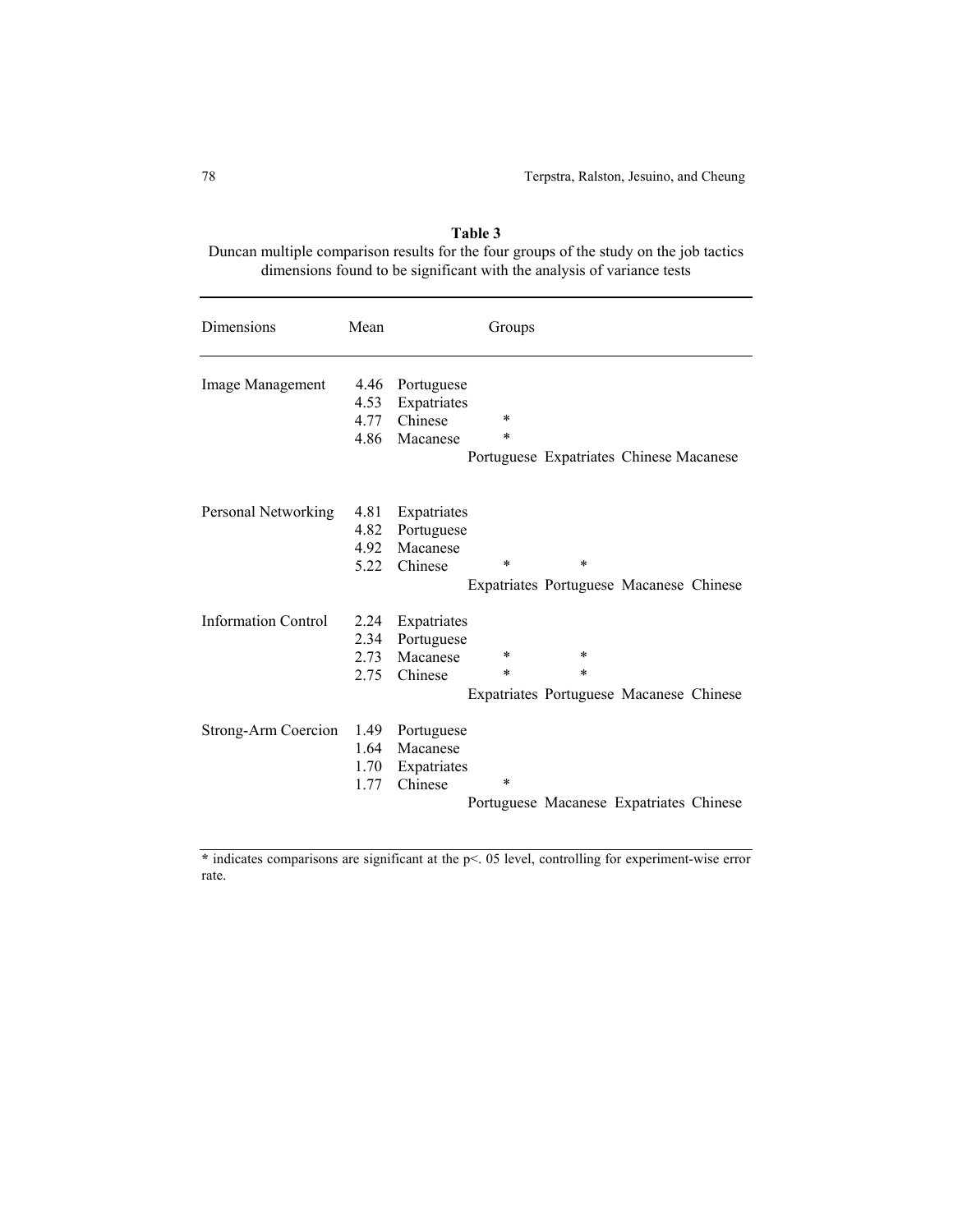## **V. DISCUSSION**

The results of this study allow us to draw some general conclusions about the data. The Wilk's lambda indicates that our taxonomy of the tactics dimensions explains a sizable portion of the variance. Also, a comparison of the means indicates that the mean differences are a contrast in intensity or emphasis, rather than being polar-different responses across the groups. However, in the business world, the *degree of emphasis* for the various tactics can be crucial to the superior-subordinate appreciation and understanding of one another. While a number of significant differences were found across four of the dimensions, none supported convergence of value in Macao. Conversely, we did find varying degrees of support for both divergence and crossvergence, implying no universal support for either. Worthy of note is that these findings, which indicate degrees of crossvergence and divergence, are consistent with previous research on cross-cultural values at both the conceptual and the empirical levels. Conceptual work on Individualism by Triandis and colleagues identified the multidimensionality of this construct, and the need to view the components separately (Triandis et al. 1988). Consequently, Schwartz (1992) developed, within the Schwartz Value Survey [SVS], a measure of the Individualism dimension that is comprised of subdimensions. In a study that used the SVS, Ralston et al. (1997) note that not studying this dimension at the subdimensional level results in the loss of relevant information. Thus, as discussed in the next section on the hypotheses, we will look not only at the differences in tactics preferences across our four groups, but we will also try to draw some dimension-level implications about these tactics in the context of the Convergence-Divergence-Crossvergence framework.

## **A. Hypotheses**

## **1. Good Soldier and Rational Persuasion**

Since no differences were found for either Good Soldier or Rational Persuasion with the ANCOVA analyses, there was no need to run multiple comparison tests. Additionally, since no differences were found between the Mainland Chinese and the Portugal Portuguese, it might be assumed that these cultures are not significantly different on these dimensions. Therefore, the issue of change (convergence-divergencecrossvergence) becomes a moot one for these dimensions.

## **2. Information Control**

For Information Control, the Mainland Chinese and the Macanese Chinese, who are not significantly different from one another, are significantly different from the Portugal and Expatriate Portuguese, who in turn are not significantly different from one another. Thus, since the two Portuguese groups are different from the two Chinese groups, the Information Control dimension presents a clear-cut case of divergence, because culture, rather than association, determines the outcome.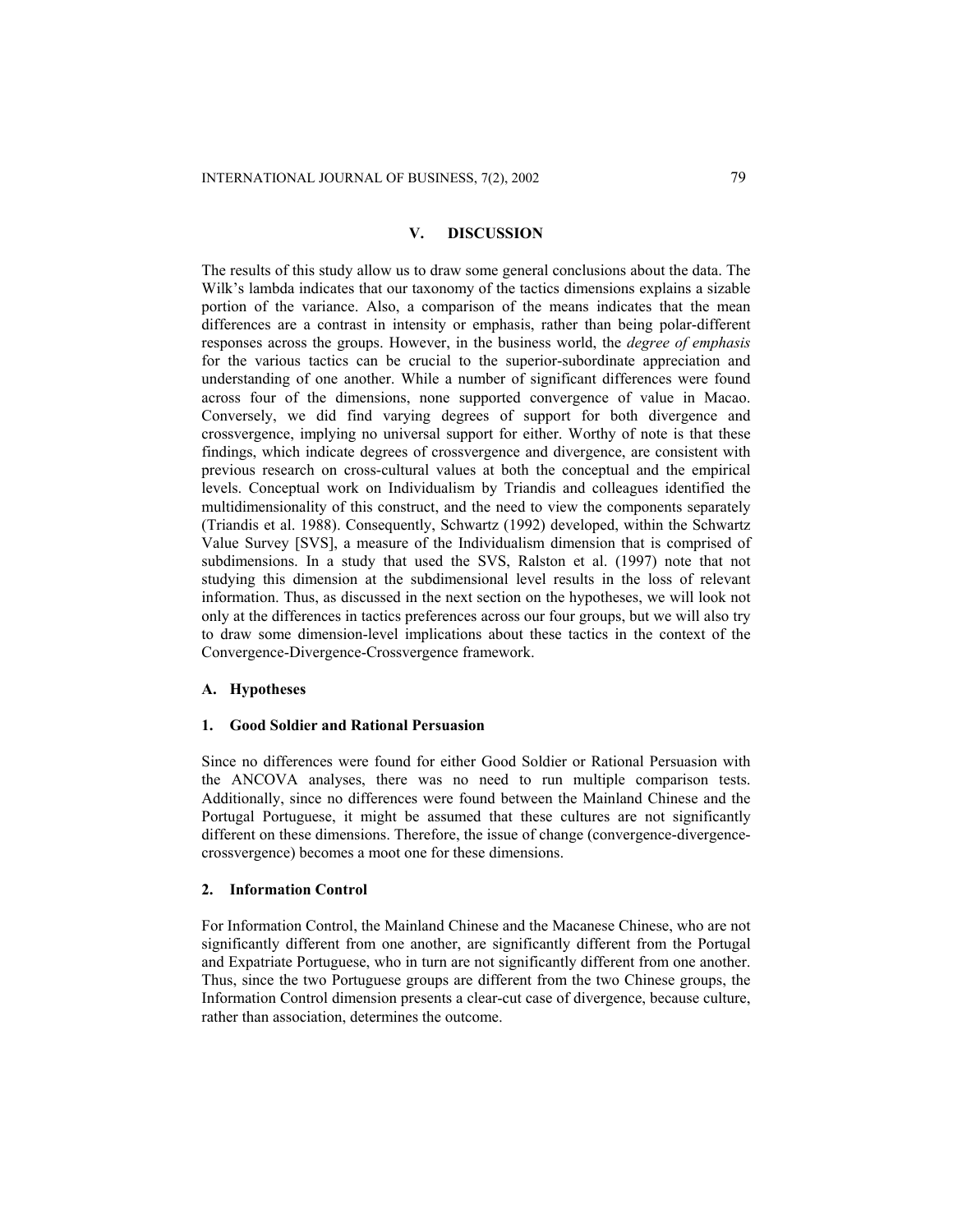## **3. Image Management and Personal Networking**

These two dimensions, while slightly different from one another, illustrate the case of divergence with an apparently emerging tendency toward crossvergence. For the Image Management dimension, we see that the two Chinese groups and the Portugal Portuguese managers are significantly different from one another, while the Expatriate group is between and not significantly different from either the Chinese groups or the Portugal Portuguese managers. For the Personal Networking dimension, we see a similar, but slightly different phenomenon. Here, the two Portuguese groups and the Mainland Chinese managers are significantly different from one another, while the Macanese score is between and not significantly different from either the Portuguese groups or the Mainland Chinese managers. In the former case, it is the Expatriate group that appears to be in the process of adapting or crossverging, while in the latter case, it is the Macanese Chinese who are being the more adaptive.

#### **4. Strong-Arm Coercion**

In contrast to the Information Control finding, the Strong-Arm Coercion dimension identifies the strongest case for crossvergence. Here, the Mainland Chinese and the Portugal Portuguese are significantly different from one another with both the Macanese Chinese and the Portuguese Expatriates scoring between the Mainland-Portugal extremes, but not significantly different from either. Crossvergence epitomizes the "melting pot" effect by suggesting that the groups under potential influence, in this case the two Macao group, were not significantly different from one another but that each of these groups of managers were less extreme than their own home culture group. The most definitive crossvergence case would have occurred if the two Macao groups had also been significantly different from their home culture groups. In essence, Strong-Arm Coercion, as well as Image Management and Personal Networking, show divergent tendencies with varying degrees of movement toward crossvergence.

 Every cross-cultural research endeavor must address the relevance of both its measure and the data (Riordan & Vandenberg 1994). However, when there are "mixed" results, as is the case in this study, these issues are ones that might be worthy of some discussion. Additionally, with a study that deals with respondent-sensitive information about individual influence tactics, there is the added concern of subjects possibly "faking" desirable responses (Anastasi 1982). To address these issues, the SUI items are short scenario items that were cross-culturally developed based on input from U.S., Hong Kong, German, and French managers and professionals (see Ralston et al. 1994; Ralston, Terpstra, Cunniff and Gustafson 1995). The structure of the SUI's Job Tactics taxonomy was based on dimensions used in previous influence research, with items assigned to the dimensions based on content analysis procedures (unadjusted inter-coder agreement was 92%). Furthermore, the SUI minimizes the threat of socially desirable response bias by asking respondents to describe coworker behaviors rather than their own, to disassociate the respondents from the use of the tactics (Ajzen 1991). Additionally, as previously noted, all twenty-four Cronbach's alpha scores exceeded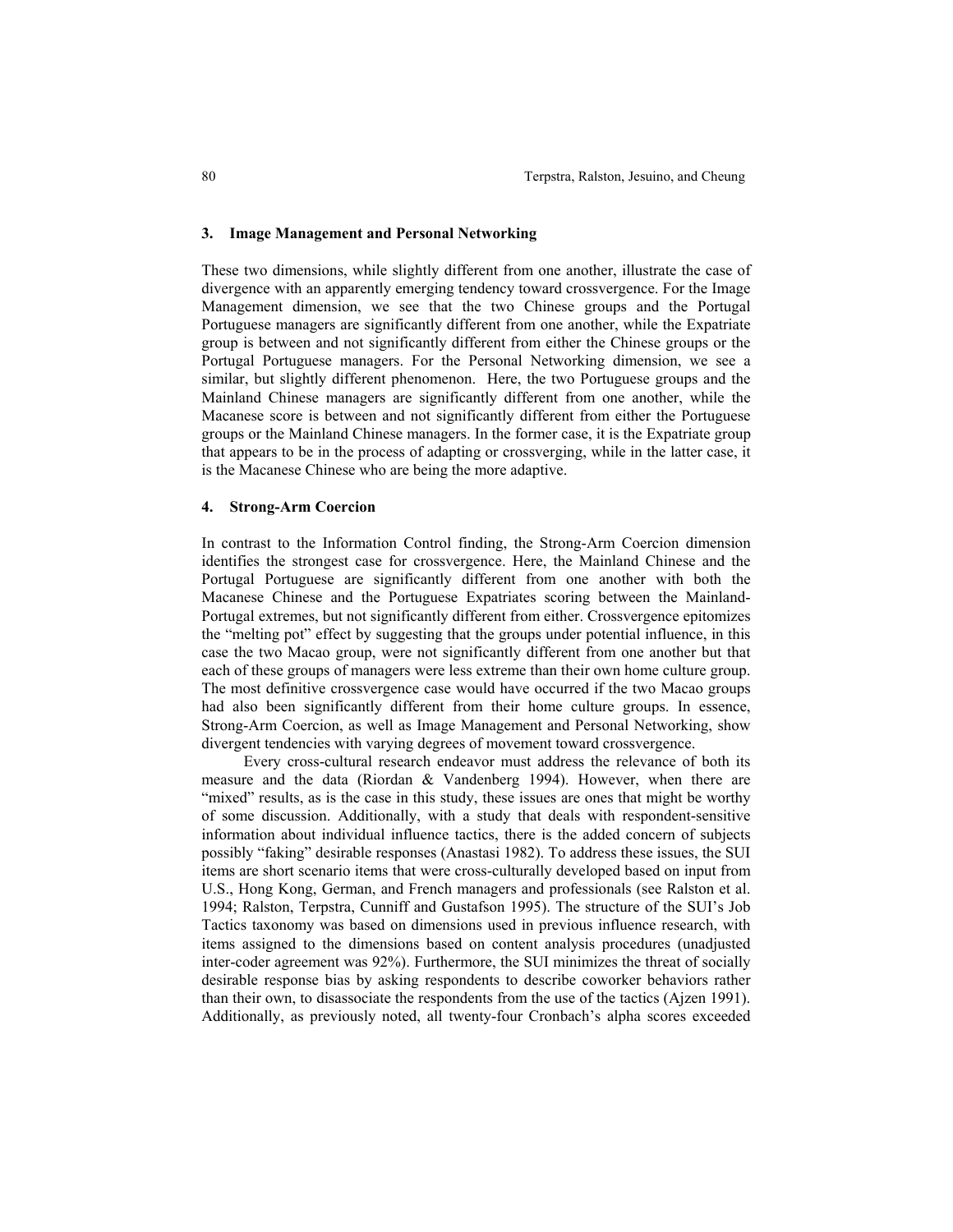the.62 level. Thus, while no measure is perfect, the development procedure for the SUI and the resultant reliability of its dimensions suggests that it continues to be a reasonable measure to use for the cross-cultural assessment of upward influence tactics preferences. Likewise, the findings show, overall, that the Portuguese-Mainland Chinese upward influence tactics differences of this study are logically consistent with the American-Hong Kong Chinese differences of the Ralston et al. (1994) study, from the perspective of the country cluster framework (Ronen & Shenkar 1985). The reasonable consistency of this study with the Ralston et al. (1994) study provides further support both for the value of the measure used and for the accuracy of our data.

# **VI. CONCLUSIONS**

One of the challenges facing those who work in multicultural settings is the ability to recognize and adjust to the consequence stemming from the absence of a relatively uniform set of values and behaviors. This is particularly important in the context of strategies for gaining upward influence in organizations. Those who fail to recognize the potential for divergent behavior may find the action of their superiors and subordinates who may come from different cultures to be confusing, and perhaps even frightening. The result may be failure—either ineffectiveness in the position, the loss of the position, or both. Therefore, to work effectively in a culturally mixed environment, it is necessary to understand the forces that motivate individuals from other cultures as well as the tactics that they use to attain their goals within the organization.

This study of upward influence has shown that while there are substantial crosscultural similarities in terms of relative preferences for various upward influence tactics, there are also some significant differences. The rankings of each group in order of acceptability by the six Job Tactics dimensions suggest that the relative acceptability of certain influence tactics may be universal and that managers, in general, seem to prefer rational and soft upward influence tactics over hard or coercive ones. Despite these similarities, there are also some significant differences that allow us to provide more information that contributes to the building of the CDC theoretical foundation. Neither centuries of cultural exposure, on the part of the Macanese, nor years of personal exposure, for the Expatriates, appear to have done much to change the values and behaviors of the managers in Macao from those of the home culture. Convergence is non-existent in this study. Divergence and crossvergence are the two supported theories, with divergence appearing to be the stronger tendency of the two.

What we have found we believe should be an interesting building block for future work. This study helps to confirm what Ralston et al. note. Cross-culturally, influence tactics of managers change to different degrees and/or at different rates of change. This, of course, raises the question: *why*? We have seen similar phenomena occur in the work values research. Thus, it appears that not only values, but also their resultant behaviors—in this case upward influence—change at differing rates of speed and ultimately to differing degrees. We believe that understanding why these differences occur would help to peal away the next layer of ambiguity in understanding the across-culture differences is values and behaviors.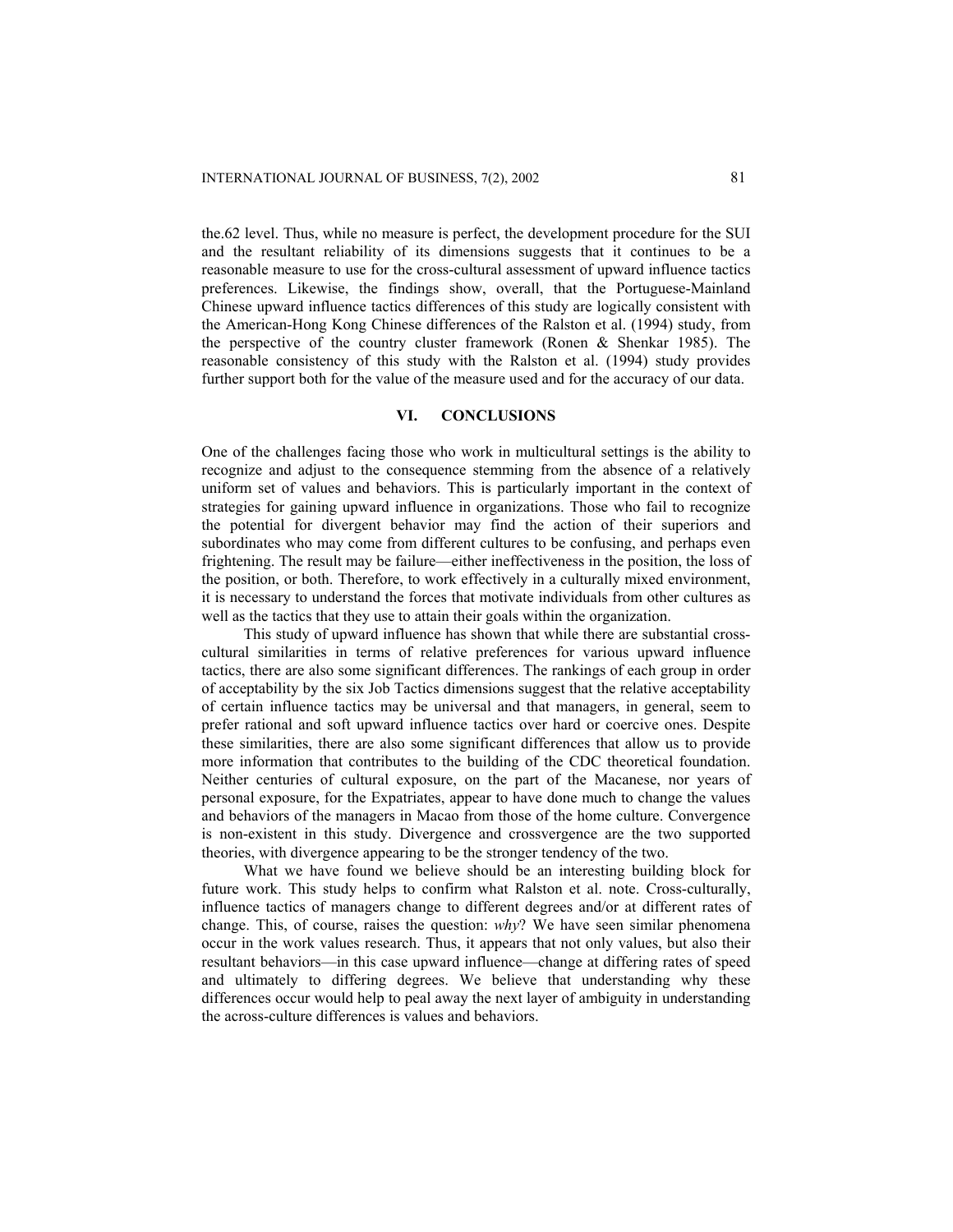#### **REFERENCES**

- Ajzen, I., 1991, "The Theory of Planned Behavior," *Organizational Behavior and Human Decision Processes* 50, 179-211.
- Anastasi, A., 1982, *Psychological Testing* (5th Ed), Macmillan Publishing Company.
- Ansari, M. and A. Kapoor, 1987, "Organizational Context and Upward Influence Tactics," O*rganizational Behavior and Human Decision Processes*, 40, 39-49.
- Baolin, D., 1997, *Macao's Cultural Distinction—Reflections on Cultural Policy During Transition*, unpublished paper.
- Black, J., M. Mendenhall, and G. Oddou, 1991, "Toward a Comprehensive Model of International Adjustment: An integration of Multiple Theoretical Perspectives," *Academy of Management Review*, 16, 291-317.
- Chacko, H., 1990, "Methods of Upward Influence, Motivational Needs, and Administrators' Perceptions of their Supervisors' Leadership Styles," *Group and Organizational Studies*, 15, 253-265.
- Chow, I., 1989, "Power Tactics and Influence Strategies Used by Managers in the People's Republic of China," Proceedings of the Third International Conference: Managing in a Global Economy, Eastern Academy of Management.
- Cremer, R., 1991, "Macao's Place in the History of World Trade," in R.D. Cremer (Ed.), *City of Commerce and Culture*, 2nd ed., API Press.
- Giacalone, R. and P. Rosenfeld, 1991, *Applying Impression Management: How Image Making Affects Organizations*, Sage Publications.
- Kammerer, A., 1944, *La Decouverte de la Chine par les Portugais au XVIeme Siecle et la Cartographie des Portulans*, E.J. Brill.
- Kelly, L., A. Whately, and R. Worthley, 1987, "Assessing the Effects of Culture on Managerial Attitudes: A Three-Culture Test," *Journal of International Business Studies*, 18, 17-31.
- Kipnis, D., S.M. Schmidt, and I. Wilkinson, 1980, "Intra-organizational Influence Tactics: Exploration in Getting One's Way," *Journal of Applied Psychology*, 65, 440-452.
- Kipnis, D. and S.M. Schmidt, 1988, "Upward Influence Styles: Relationship with Performance Evaluation, Salary and Stress," *Administrative Science Quarterly,* 33, 528-542.
- Lufty, C, 1988, "Changing Expectation," *Tokyo Business Today*, June, 14-17.
- Porter, L., R. Allen, and H. Angle, 1981, "The Politics of Upward Influence in Organizations," in L. Cummings and B. Staw, editors, *Research in Organizational Behavior,* Volume 3, JAI Press.
- Ralston, D.A., 1985, "Employee Ingratiation: The Role of Management," *Academy of Management Review*, 10, 477-487.
- Ralston, D.A., C.P. Egri, S. Stewart, R.H., Terpstra, and K.C. Yu., 1999, "Doing Business in the 21<sup>st</sup> Century with the New Generation of Chinese Manager: A Study of Generational Shifts in Work Values in China," *Journal of International Business Studies*, 30, 415-428.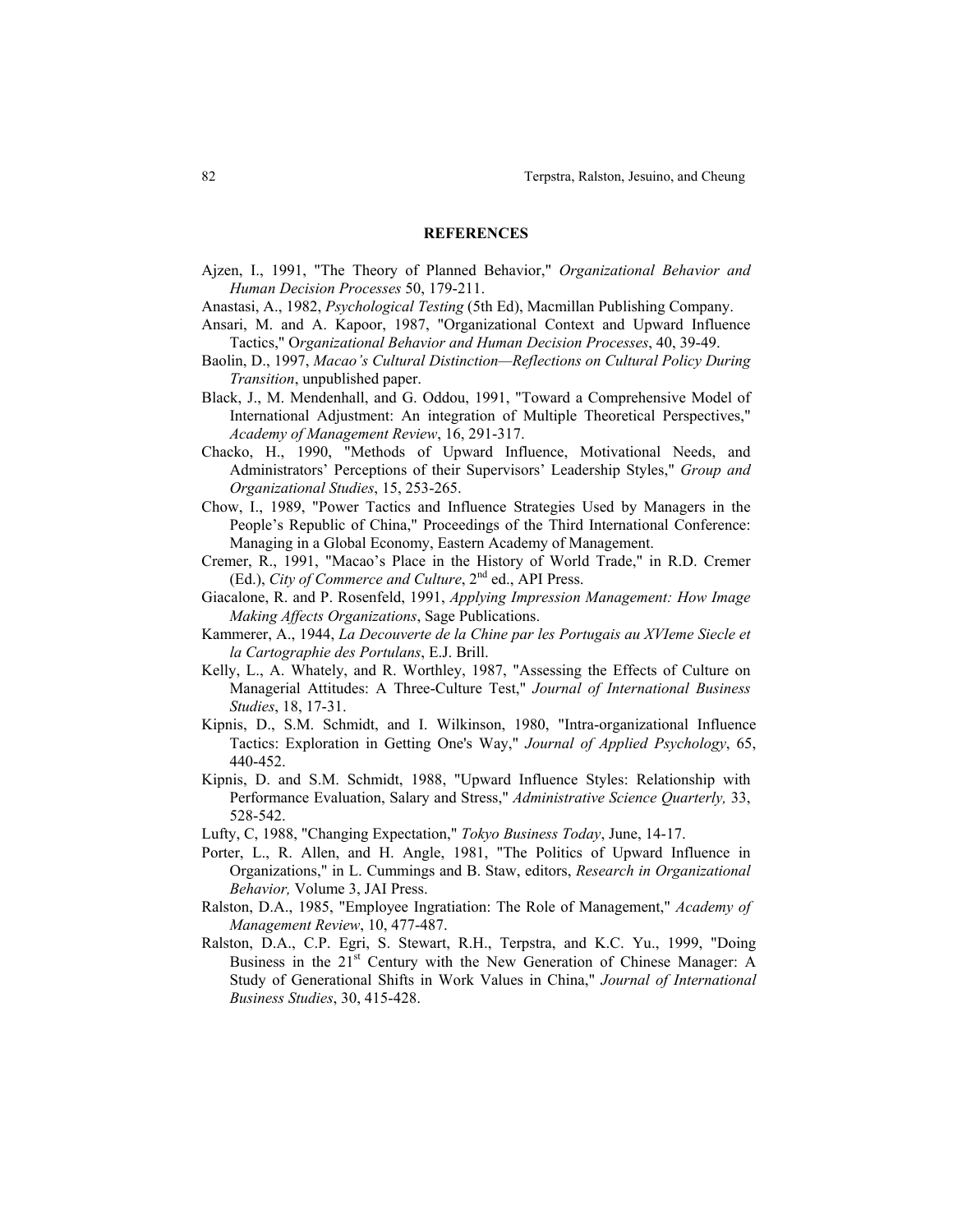- Ralston, D.A., R.A. Giacalone, and R.H. Terpstra, 1994, "Ethical Perceptions of Organizational Politics: A Comparative Evaluation of American and Hong Kong Managers," *Journal of Business Ethics,* 13, 989-999.
- Ralston, D.A., D.J. Gustafson, F. Cheung, and R.H. Terpstra, 1993, "Differences in Managerial Values: A Study of U.S., Hong Kong, and PRC Managers," *Journal of International Business Studies*, 24, 249-275.
- Ralston, D.A., D.J. Gustafson, L. Mainiero, and D. Umstot, 1993, "Strategies of Upward Influence: A Cross-National Comparison of Hong Kong and U.S. Managers," *Asia Pacific Journal of Management*, 10, 33-51.
- Ralston, D.A., V.T. Nuygen, and N.K. Napier, 1999, "A Comparative Study of the Work Values of North and South Vietnamese Managers," *Journal of International Business Studies*, 30, 655-672.
- Ralston, D.A., R.H. Terpstra, M. Cunniff, and D.J. Gustafson, 1995. "Do Expatriates Change Their Behavior to Fit a Foreign Culture? A Study of American Expatriates' Strategies of Upward Influence," *Management International Review,* 35, 109-122.
- Riordan, C.M. and R.J. Vandenberg, 1994, "A Central Question in Cross-Cultural Research: Do Employees of Different Cultures Interpret Work-Related Measures in an Equivalent Manner?" *Journal of Management,* 20, 643-657.
- Ronen, S. and O. Shenkar, 1985, "Clustering Countries on Attitudinal Dimensions: A Review and Synthesis," *Academy of Management Review*, 10, 435-454.
- Schermerhorn, J. and M. Bond, 1991, "Upward and Downward Influence Tactics in Managerial Networks: A Comparative Study of Hong Kong Chinese and Americans," *Asia Pacific Journal of Management*, 8, 147-158.
- Schilit, W. and E. Locke, 1982, "A Study of Upward Influence in Organizations," *Administrative Science Quarterly*, 27, 304-316.
- Schriesheim, C.A., and T.R. Hinkin, 1990, "Influence Tactics Used by Subordinates: A Theoretical and Empirical Analysis of Kipnis, Schmidt and Wilkinson Subscales," *Journal of Applied Psychology*, 75, 246-257.
- Schwartz, S.H., 1992, "Universals in the Content and Structure of Values: Theoretical Advances and Empirical Tests in 20 Countries," in M.P. Zanna (Ed*.), Advances in Experimental Social Psychology*, 1-65, Academic Press.
- Smith, P. and M. Peterson, 1988, *Leadership, Organizations and Culture: An Event Management Model*, Sage Publications.
- Suzuki, N. and V. Narapareddy, 1988, "Problems and Prospects for the Female Corporate Executives: A Cross-Cultural Perspective," *Management Japan*, 21, 13- 18.
- Teixeira, M., 1991, "The Church in Macao," in R.D. Cremer (Ed.), *City of Commerce and Culture,* 2nd ed., API Press.
- Tixier, M., 1994, "Management Styles Across Western European Cultures," *The International Executive,* 36, 377-391.
- Triandis, H.C., R. Bontempo, M.J. Villareal, M. Asai, and N. Lucca, 1988, "Individualism and Collectivism: Cross-Cultural Perspectives on Self-Ingroup Relationships," *Journal of Personality and Social Psychology*, 21, 323-338.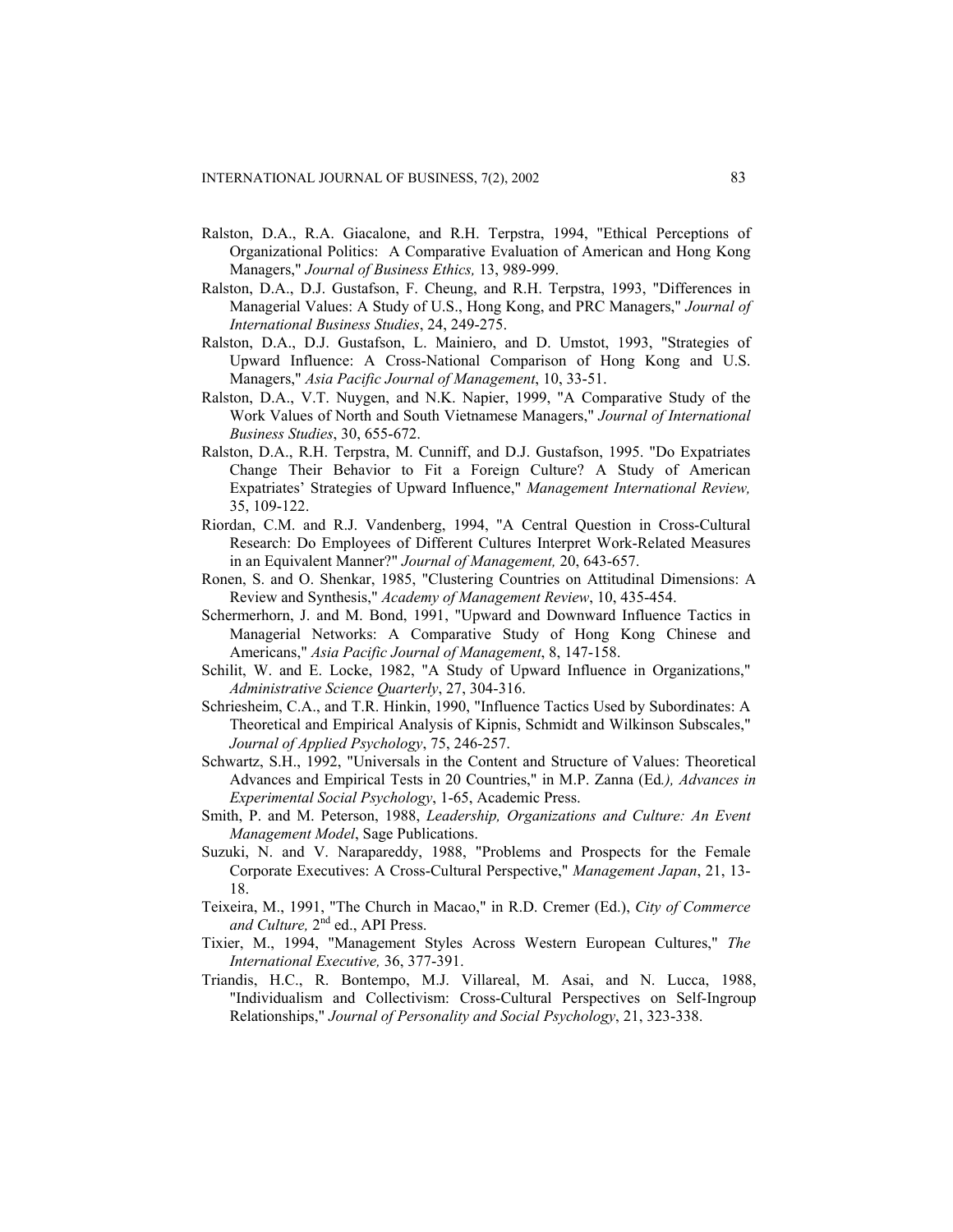- Tung, R.L., 1988, *The New Expatriates: Managing Human Resources Abroad*, Ballinger Publishing.
- Yukl, G. and C. Falbe, 1990, "Influence Tactics in Upward, Downward and Lateral Influence Attempts," *Journal of Applied Psychology*, 75, 132-140.
- Yukl, G. and J. Tracey, 1992, "Consequences of Influence Tactics Used with Subordinates, Peers, and the Boss," *Journal of Applied Psychology*, 77, 525-535.
- Zepp, R. A., 1991, "Interface of Chinese and Portuguese Cultures," in R.D. Cremer (Ed.), *City of Commerce and Culture*, 2nd ed., API Press.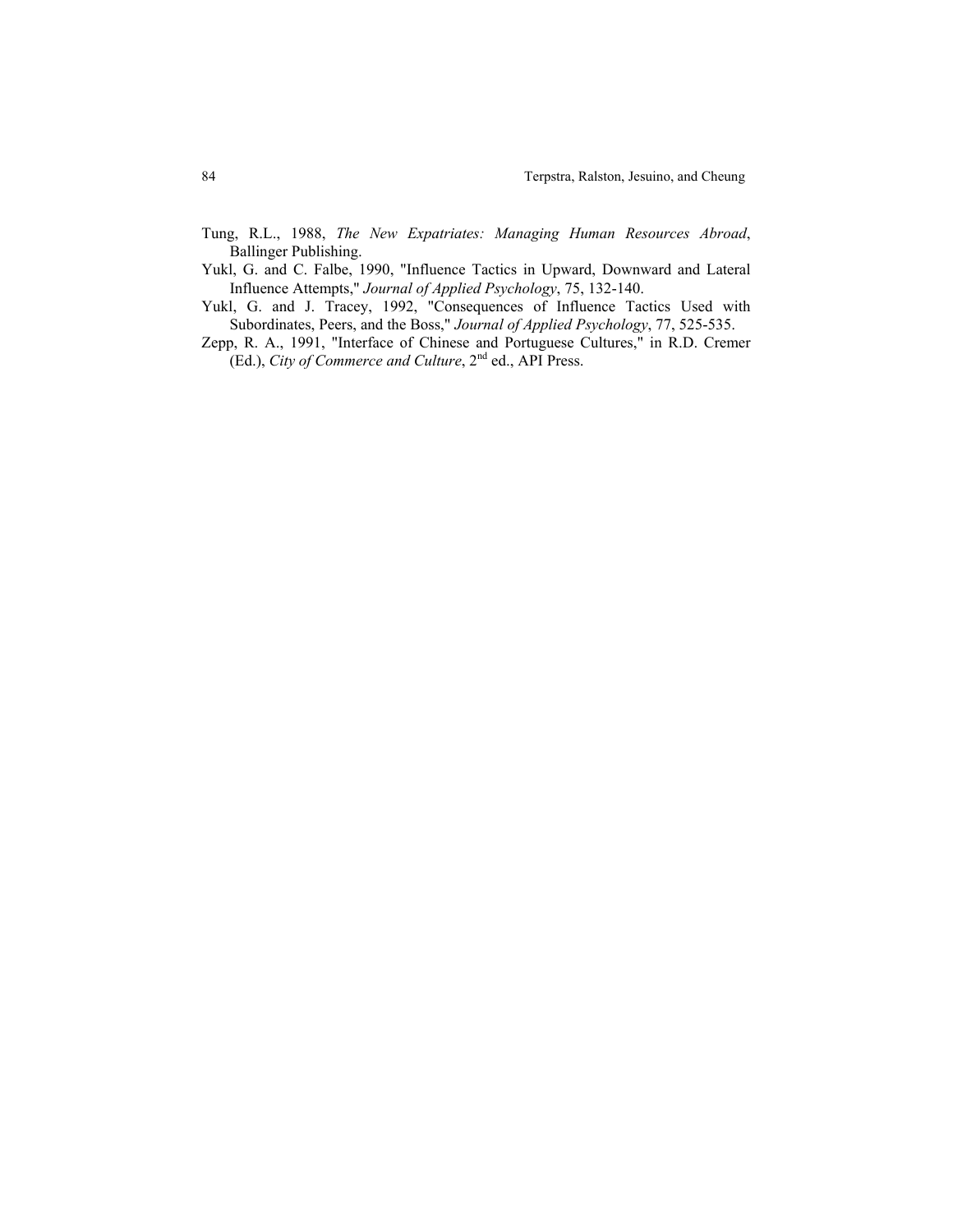# **APPENDIX**

# Upward influence tactics instrument items  $<sup>1</sup>$ </sup>

- 1. Try to increase their credibility by obtaining a diploma or advanced degree, such as an MBA.
- 2. Spread rumors about someone or something that stands in the way of their advancement.
- 3. Volunteer for undesirable tasks to make themselves appreciated by the superiors.
- 4. Hire a criminal to seriously injure a competitor for a promotion.
- 5. Try to influence the boss to make a bad decision, if that decision would help them to get ahead.
- 6. Learn the likes and dislikes of important people in the organization in order to avoid offending these people.
- 7. Use detrimental information to blackmail a person who is in a position to help them get ahead in the organization.
- 8. Become well known within the organization by volunteering for high profile projects.
- 9. Support the views of important people in the organization, even when they do not agree with these views.
- 10. Use their network of friends to discredit a person competing with them for a possible promotion.
- 11. Withhold information to make someone else look bad.
- 12. Identify and work for an influential superior who could help them get advancement.
- 13. Attempt to act in a manner that they believe will result in others admiring them.
- 14. Take credit for a good job that was done by their subordinates.
- 15. Use their technical expertise to make the superior dependent upon them.
- 16. Demonstrate the ability to get the job done.
- 17. Threaten to quit the company if their demands are not met.
- 18. Put a listening device, such as a tape recorder, in the office of a competitor for a promotion to get information about this person.
- 19. Threaten to give valuable company information to someone outside the organization if their demands are not met.
- 20. Help subordinates to develop their skills so that the subordinates, in turn, will be in a position to help them attain their objectives.
- 21. Offer sexual favors to a superior.
- 22. Blame another for their own mistakes.
- 23. Dress the way successful business people dress.
- 24. Try to create a situation where a competitor for a promotion might be caught using illegal drugs or engaging in some other illegal activity.
- 25. Try to get the answers to a job promotion examination to insure that they would score higher than the others taking the exam.
- 26. Put false information on a job resume to make themselves look better than they really are.